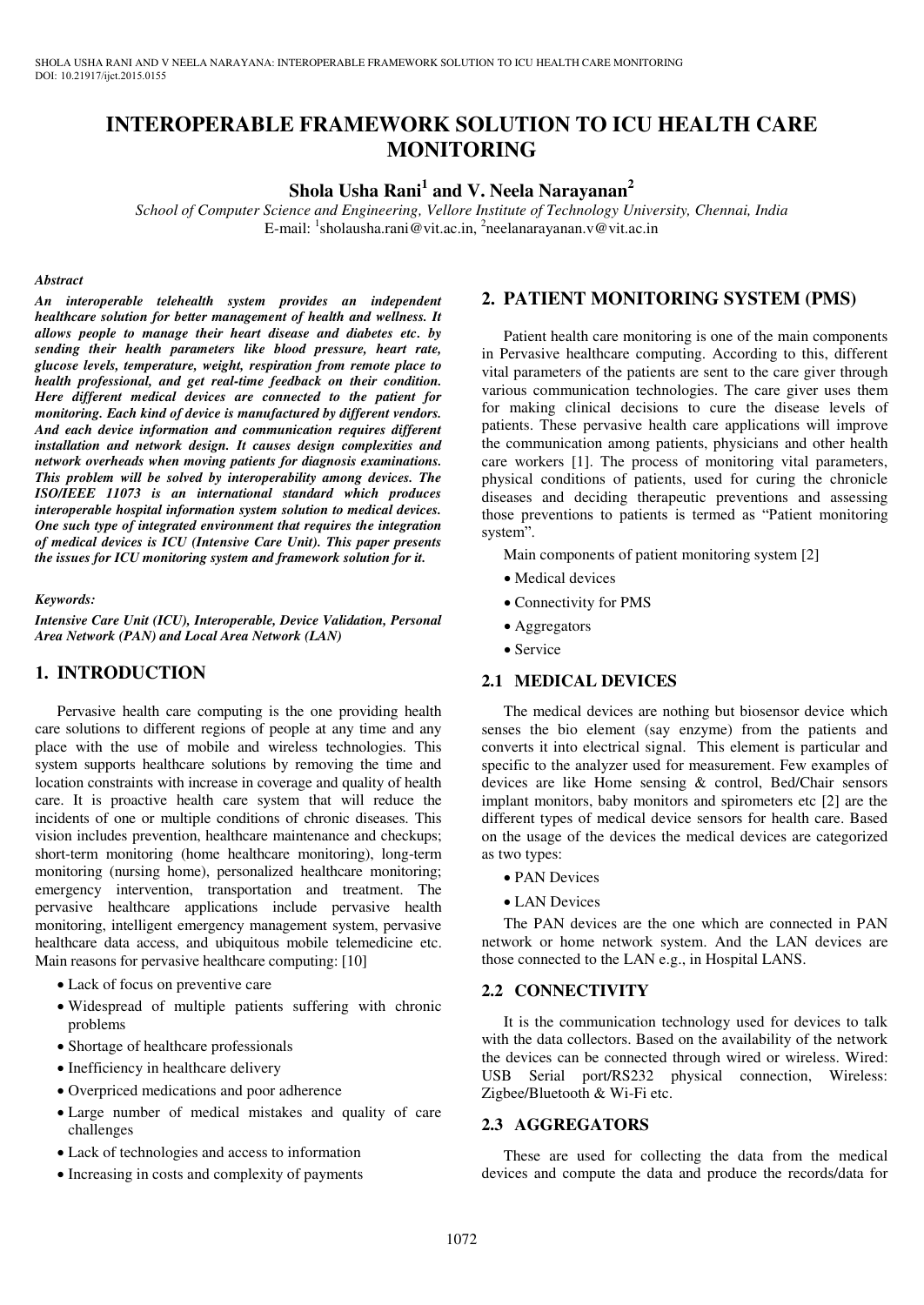storage purpose. Possible parameters for the system are vital parameters, images, charts & records etc. All the components of PMS are shown in the Fig.1.



Fig.1. Patient Monitoring System

# **2.4 SERVICES**

The collected data will be processed by the aggregators and generates reports. Then the reports will be stored into the health care data bases. These reports can be used for different services like disease management, preventing and curing their diseases, monitoring health conditions of patients and to social networks for record purposes.

# **3. BIG PICTURE OF PMS**

As shown in the Fig.2 the vital parameters from patients are measured or sensed either directly or indirectly from the medical devices. The data is integrated, analyzed and processed for generating the reports. These reports are kept in patient data storage. These reports will be used by the viewers (Physicians/nurses/data analyzer). These reports are electronic generated data (EHR), consist of vital parameters, images or charts etc.



Fig.2. Big Picture of PMS

# **3.1 REMOTE MONITORING SYSTEM**

It enables the monitoring patient's vital parameters outside of a conventional [11] clinical settings (e.g. from home, remote areas where there is no access to hospitals). It allows maintaining independent life, reduces the complications & minimizes the hospital costs to patients. It even provides the feel of comfort to patients and their family members when they were monitored

with problems. It helps in daily basis monitor of diabetic reports of patients, a case study review of the literature on home monitoring fo[r heart failure](http://en.wikipedia.org/wiki/Heart_failure) [11] etc.

# **3.2 ICU MONITORING SYSTEM**

The simultaneous monitoring of one or more parameters over time on a multimodal integrated monitor system in critical care units and the anesthetic machines in operation theaters [12] is considered as Intensive care unit monitoring. Here the patient is monitored continuously. The nurses and physicians will be informed about the changes of patients. Some vital signs even warn about the abnormal conditions of patients like artificial fibrillation or premature ventricular contraction [PVC] for fatal cardiac conditions.

# **3.3 AAL (AMBIENT ASSISTANT LIVING)**

AAL supports new ICT technologies that will contribute services to older people to live independently in home for longer time. The services are provided through social communication networks. It improves the autonomy, employability and participation of older people or ill persons for managing their diseases or health parameters. It full fills the individual needs. This system mainly prolong the [9] life time of people in their home by increasing their autonomy and self-confidence.

In AAL the patients will wore one or more light weight medical devices to measure the vital signs wherever they were. These signs are carried over the social communication networks to care givers. The care givers send their feedback about their signs in case of abnormal situations and emergency conditions. The examples of AAL include home/personal care monitoring, health and fitness management and age independent solutions. The advantages of AAL include:

- People can live their preferable environment for treatment through mobility and autonomy.
- Healthy support to individually living people especially for older ones.
- To promote a better and healthier lifestyle
- To support family members and hospital organizations etc,.
- Reduces the hospital related costs.

# **4. CHALLENGES IN PMS**

# **4.1 INTEROPERABILITY**

In patient monitoring system many devices are sending vital parameters for patient's report generation. It includes exchange of health, wellness and fitness information, involves different technologies, devices and services. Different devices will communicate to the ecosystem or framework differently. The incompatibility across medical devices are the vital parameters, communication and technology. This may causes different programming errors. Different medical sensors in the system involve different calibrations and communication technologies. So it is difficult to provide communication activation for each device. To avoid this it is necessary that all medical device vendors should follow some integration standards to make use of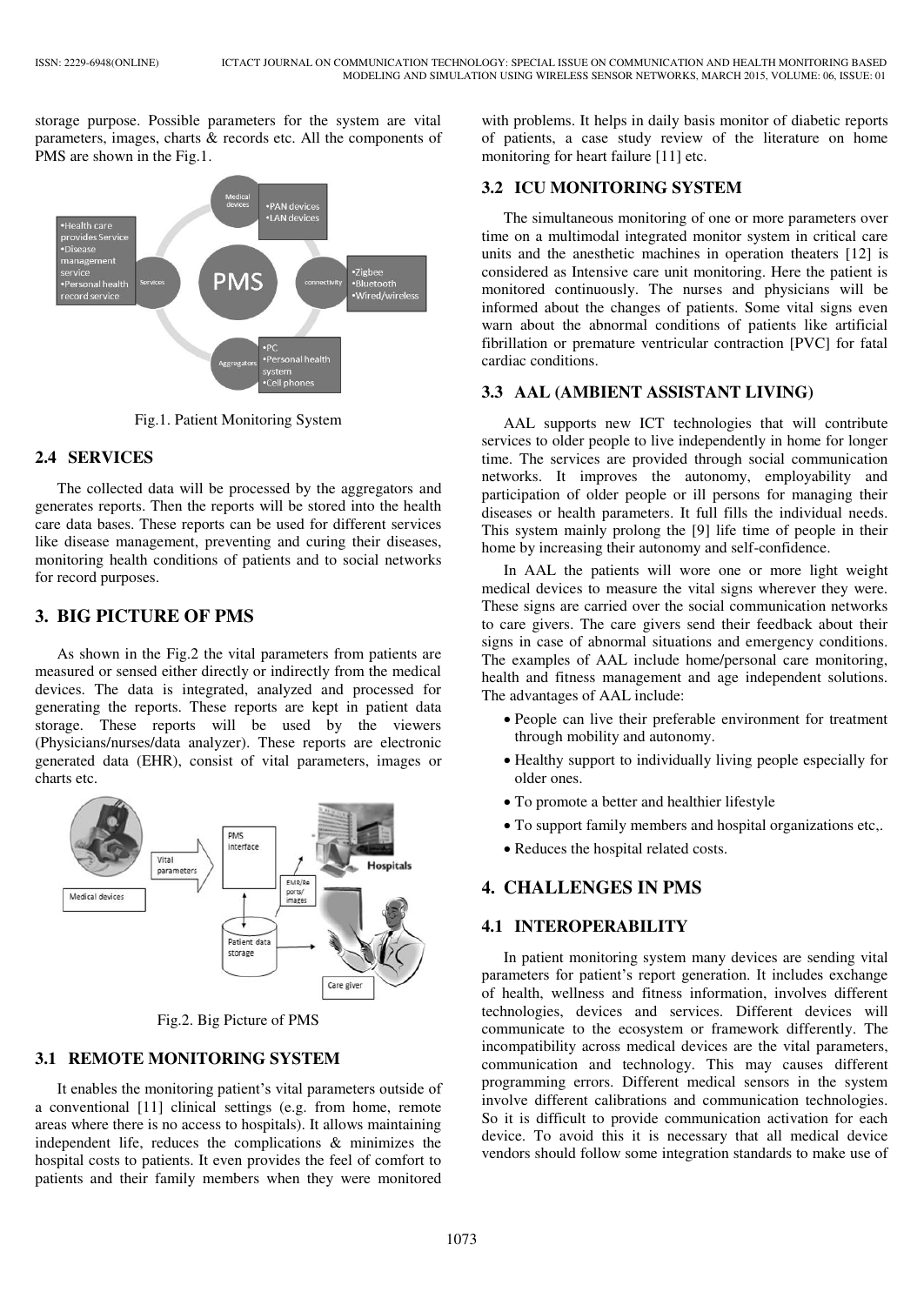them in multi domain network environment systems like EHR and EMR generation for patient's medical data.

And the process of integrating and mixing of different medical devices used by patients/consumers at home, for remote monitoring, hospitals is termed as interoperability. This interconnect system is developed by adopting common standards. For example IEEE 11073 is used for medical device integration, HL7 for generating EHR/EMR reports and DICOM for processing medical image data.

### **4.2 PRIVACY & SECURITY**

Due to the process of monitoring user actions, behavior, habits, actions, location and movements there is a chance of misuse of the monitoring computing environment. And the data to monitoring system will reach from patient's home, hospitals, ambulances [4] & care takers. It may leads to spam, black mail or other fraudulent access & security issues. So each location should be implemented with a different level of security to avoid abnormalities.

### **4.3 ADAPTION**

Due to the dynamic behavior of mobile user the network in PMS in not fixed. And it involves different kind of mobile users who will carry the devices to different places. At different locations these is a dramatic change in the computing and networking environment. Based on the resources available in the environment the devices should adopt to those technologies. It involves searching and utilizing the available computing resources and making software and application changes in the new environment for adaption. So it is assumed that the computing resources are available and co-operative so that the mobile user is able to access them from his new location. The software and application changes are much more complex and involve moving the execution to another device or finding cooperative device/server to assist in the processing.[10]

# **4.4 ALARM MANAGEMENT**

It is the process of alerting clinicians or care takers when vital parameters or medical devices are deviating from a predetermined "default" status [6]. In critical environments the alarms will be generated for vital parameters abnormalities and devices failures in the system. Many of patient's death occur when the alarms are ignored, avoided and silenced. If the frequency of the alarms is more, then the nurses may not sense or may even ignore the emergency alarm. Proper software modifications need to be provided for care taker to set the limit levels of alarms.

### **4.5 TIME ACCESS**

For life threaten scenarios the data need to be send reliable and without delay.

# **4.6 ACCURACY**

The data measurements should be as much accurate as possible.

# **4.7 SCALABILITY**

The vital parameters monitoring from the patients will be more. So the monitoring frame work would be scalable enough to store all types of data.

#### **4.8 CONTEXT- AWARENESS OF USER**

As this pervasive health care computing the data of the patient is context or diseases dependent. So while informing about patient health parameters the frame work needs to consider the patient's circumstances, situations  $\&$  disease conditions

# **4.9 ENERGY MANAGEMENT**

To properly use the devices, use dynamic power management algorithms in devices in such a way that the devices should close and shut when ever particular app or device is not in use.

The existing system of interoperable frameworks is provided with respect to the integration of medical devices. This paper presents the integration of medical devices to ICU monitoring system.

# **5. ISSUES FOR ICU MONITORING SYSTEM**



Fig.3. Challenges in ICU

The challenges considered for ICU framework are shown in Fig.3.

*Interoperability*: As in ICU environment the patient is connected with different devices like ventilometer, logical analyzer, ECG meters, etc., all these should be properly integrated with the device collector for taking the parameters. So it needs some standard interface to send their data.

Different organizations working for interoperability standards: [3]

- The Continua Alliance which is working for personal health device integration using IEEE11073 medical device standard.
- Integrating the Health Environment-Patient Care Devices Domain (IHE-PCD) working for alarm management
- American Society for Testing and Materials-Integrating the Clinical Environment (ASTM-ICE) for ICE integration.
- The Health Information Technology Standards Panel (HITSP) specification to meet the electronic medical records

*Device Validation*: when multiple devices are getting integrated in one environment for monitoring, the device manager should confirm that all the devices have to be connected properly before processing. It involves diagnosing each device to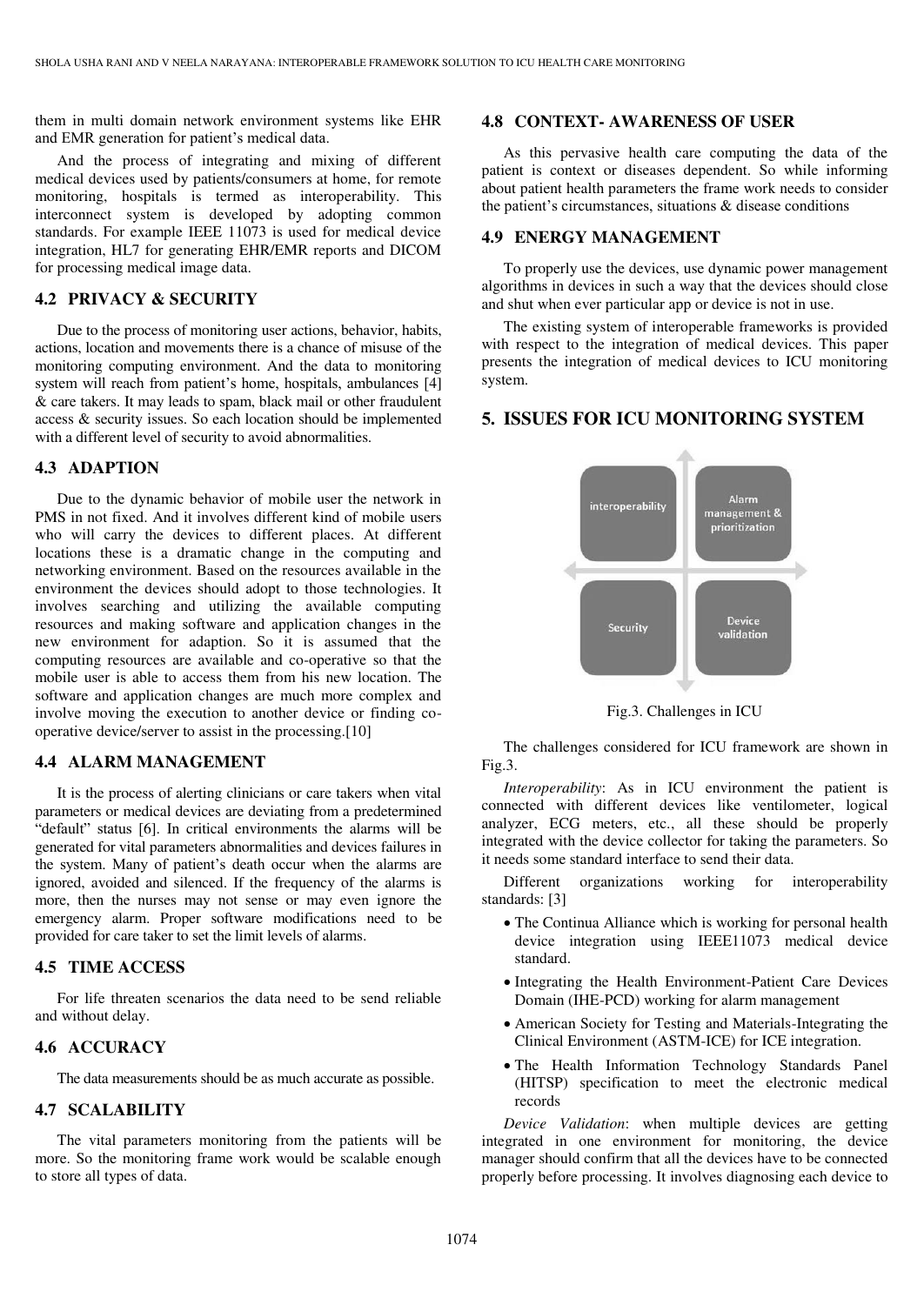the framework before used by the people or environment. This device validation can be done by using ISO 14971 Risk management medical device standard [8].

*Alarm management & prioritization of devices*: For critical care units there was unstable situation, abnormal functionalities and malfunctions of devices which lead to serious problems even deaths some times. These situations should be intimated to care taker or nurses through alarms and alerts. To do the alarm the devices should be prioritized. When multiple devices are connected to the framework to which device the alarm should be given first is done through prioritizing of devices.

*Security*: High level security and privacy is considered to the patient's data when it is communicated to external network through Gateways.

# **6. THE HIGH LEVEL DESIGN OF THE ICU FRAMEWORK**

High level design of a framework for ICU patient monitoring system is given in Fig.4. In ICU environment the caretaker should monitor different parameters of patient at a time. When all these devices attached to the patient, the care taker needs to look into each device parameter separately. This involves activating and inactivating the devices, wastage of resources of the system, involves more time for taking decisions on patients. In ICU or in an urgency environment a single minute waste of time is accountable. So to efficiently use the system resources and to avoid wastages of time a special framework is considered for ICU.

This framework should integrate all devices in to the system, able to measure and store the data and need to generate the reports for clinical decisions. The required frame work given is derived based on ASTM-ICE standard [3]. As shown in Fig.4 the environment needs.



Fig.4. High level Design in ICU

- The interoperability interface for smart integration of different devices (interoperability interface)
- Storing the vital parameters of medical data to data base
- The stored data is used for generating the e-based reports like EHR, EMR etc

The configuration of medical devices is set by clinician based on the patient's health stability or disease category. Since for abnormal or disease situations what are the devices or parameters to be done should be decided by the physician.

# **7. ICU INTERFACE & NETWORK CONTROLLER**

According to the ASTM [3] the definition of Intensive Care Environment (ICE) system is the one which needs safe data acquisition, integrating and controlling of heterogeneous combination of medical devices and other equipment in a highacuity patient environment. It is mainly designed for creating patient safety, treatment efficiency and work flow efficiency. This is done with ICE interface. The tasks given to this controller involves:

- Integrating medical device sensors and other electrical equipment with ICU environment.
- Providing the interfacing with the devices (ICE interface) and network controller.
- Making the communication and association between devices.
- A supervising (Device manager) task is to properly assign the integrating paths between devices and operator.
- It checks the functional capabilities and delivers the reports to Device manager.
- Any technical alarm issues generated, for example the insufficient resource availability indication when new device connected.



Fig.5. Interfaces in ICU

The ICE can include the External interface to connect the framework to communicate with outside world like health care network and connection to the internet. It is enabled with Risk management factor. This risk management is the one that includes the qualification test which performs basic safety and essential performance of the ICE interface. This is required prior to placing the device to the ICE equipment (Device validation). The definitions of different components of framework are discussed in the following sections.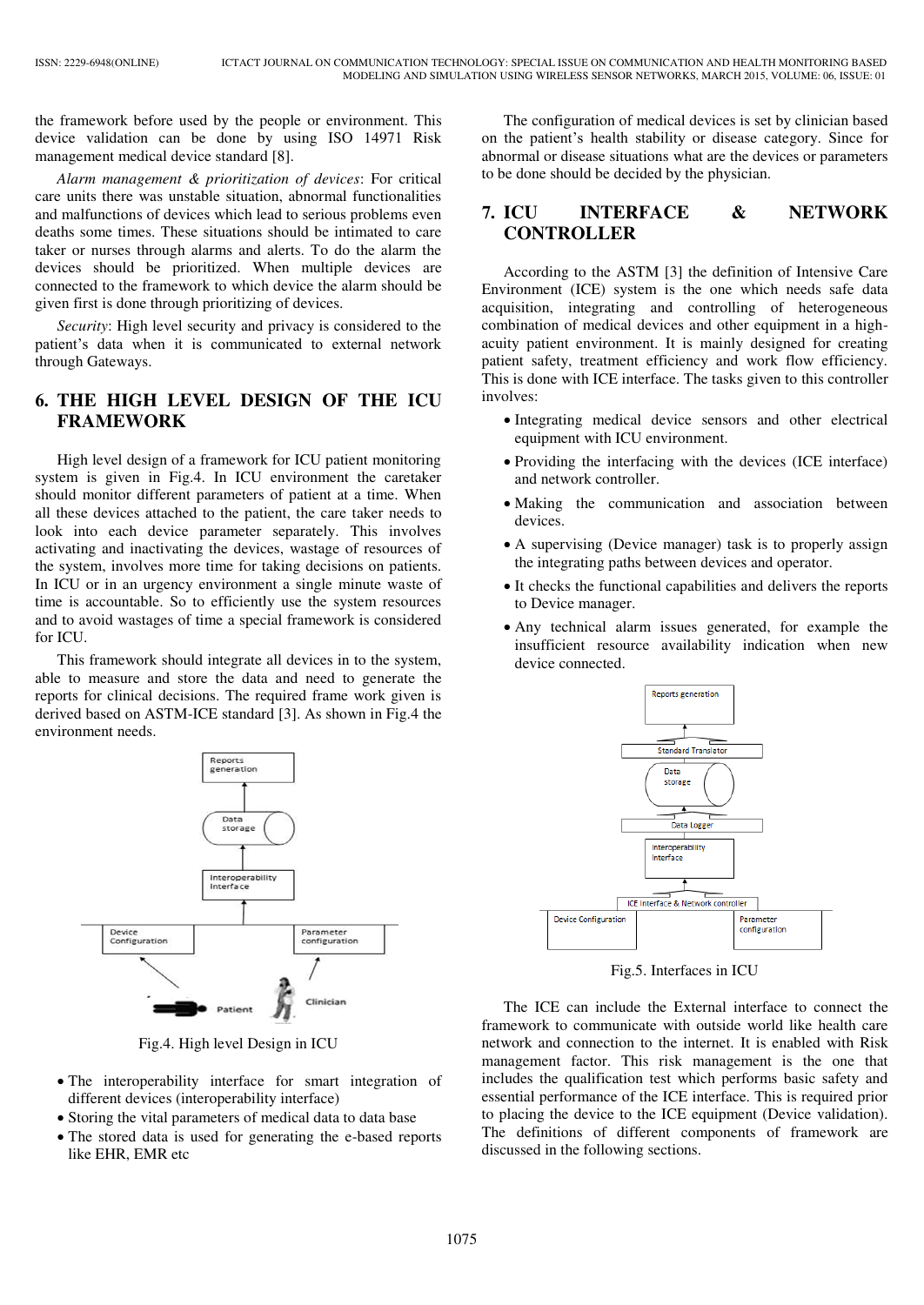#### **7.1 INTEROPERABILITY INTERFACE**

A standard or an integrating interface is considered for all medical device connectivity.

# **7.2 DATA LOGGER & DATA STORAGE**

This is for logging and storing the data status of clinical environment on timely basis. The data logging is intended for the following tasks; [7]

- Technical parameters (functional & non functional) & alarm conditions
- Patient's physiological parameters & alarm variables
- Network controller status
- Important errors & significant events

# **7.3 STANDARD TRANSLATOR & REPORT GENERATION**

This involves generating the report to the measured vital parameters. The data should be converted to electronically generated health record. It has the information of the entire patient's health report (EHR). This includes an intelligent medical driven system for generating the meaningful format (EHR/EMR) to clinicians. The generated report will be used by the clinicians to take clinical decisions to treat their patients. The EHR report includes patient's vital parameters, charts, images or other reports etc.

# **8. TECHNICAL DESIGN OF FRAMEWORK**

The detailed design of the framework that includes all the components in each level is shown in Fig.6. The framework is divided with 5 levels.

- 1) Level I $\rightarrow$ Device configuration & ICE interface
- 2) Level II $\rightarrow$ Interoperability
- 3) Level III $\rightarrow$ Data aggregation & Collection
- 4) Level IV $\rightarrow$ Patient data management
- 5) Level  $V\rightarrow$ Services

# **8.1 LEVEL I (DEVICE CONFIGURATION & ICE INTERFACE)**

This needs to connecting and setting the devices to ICU environment. Device settings, parameters configuration to alarm generation and prioritizing the devices based on the disease type or treatment the devices to alert will vary.

So the choice of setting the prioritizing of different devices should be done by the clinician or care taker. To communicate each device with ICE environment equipment, the device needs to understand its communication pattern to send its data. The understanding between the device and equipment interface (Level II) is done through ICE interface.

The primary goal of this framework is to improve the safety of the patient allowing the hospital staff to alert to the abnormal conditions and safety of the environment equipment. On this the alarm configuration is included as one of the component to the framework. The configuration to the alarm setting is decided

based on the patient disease level and is set by clinicians or doctors.



Fig.6. Technical design of framework

In ICU environment multiple devices are connected with a patient, then multiple devices may generate alerts at a time. At once time the system can trigger the alarm for one device so to which device's alarm should be considered. For example a cardiac attack patient who admitted into the ICU connected with devices like BP meters, pulse-oximetry meters, ventilator etc. When all these devices alerted the system considers the ventilator device for processing. The process of selecting the one for alarm generation would be done through prioritization process.

## **8.2 LEVEL II (INTEROPERABILITY)**

In critical care monitoring the diagnosis, treatment or monitoring is performed on a single patient and he/she is connected with multiple medical sensors and other equipment [8]. And all these are interconnected with interoperability to reduce costs and to improve patient's safety. The interconnection task involves the following tasks:

#### *8.2.1 Device Manager (ICE Supervisor):*

This task is given for supervising all the devices communication or association, active and inactive condition. And it will check the functional capabilities of devices with interfaces like ICE network controller and interface. To know all these the device manager need to include the device's inputs, outputs, operational modes and mathematical models [8] of ICE equipment interface.

#### *8.2.2 Connectivity Handling (ICE Network Controller):*

The connectivity handling is the communication process between two different medical devices. Usually this is implemented either by TCP/IP or OSI reference model.

In a group of medical devices in ICU each device's data representation, units of measurements will differ from others. When different types of data presentation are involved it is necessary to include common standard data representations method to communicate the data in the ICU network interface.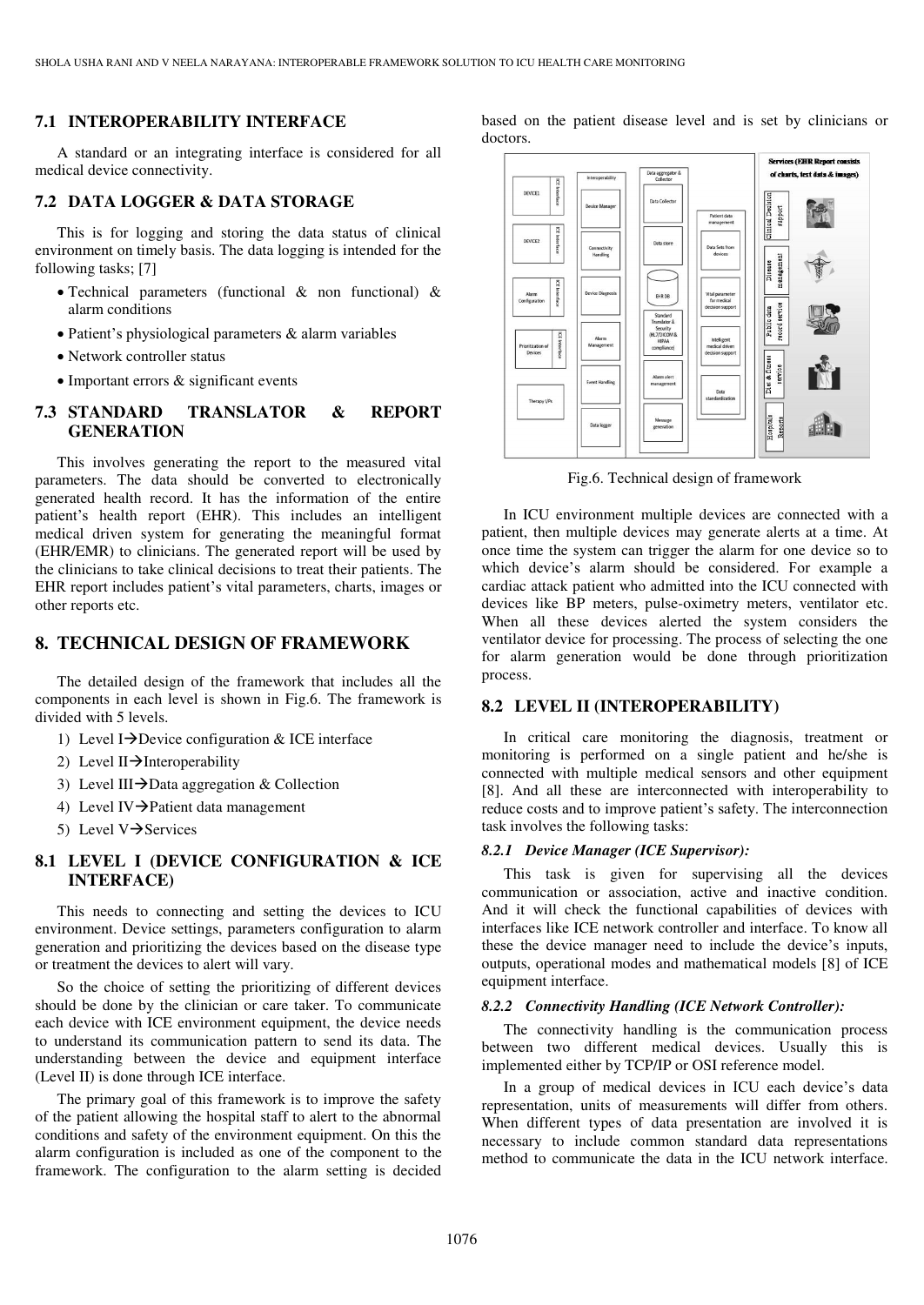There are dozens of standards are available to standardize the various aspects of medical data e.g. HL7, DICOM etc, [7].

The flow of communication involved with each device in the system is given as follows:

From the Fig.7 the first three tasks considered for application level of data. This data of one device would be communicated with other device with association protocol. The association protocol performs the following functionalities;



Fig.7. Communication layers between devices

- The logical communication of data between devices (transport layer)
- Identifying the destination device in the network (network layer)
- Sending the data through physical communication (wired communication channels, Physical and Data Link Layer)

And this association protocol can be implemented by using TCP/IP protocol stack.

# *8.2.3 Device Diagnosis:*

This involves checking different conditions of devices to save the patient from harms or injuries. And it is a primary step to a medical device about its usage and working status confirmations. Examples of problems in medical devices usages:

- A medical device is not fitted into the fuses in right quantity while assembling
- Fitting the eye contact lenses in wrong way such that placing the inside part of lens to out
- A software hazard, for patient monitoring patient the system may experiences an unknown error in critical situations and does not go off
- The device power card insulation has been cracked and internal wires are exposed

The following are the definitions of medical device problems which are taken from ISO 14971 standards [8] for analysis of device problems:

#### *Harm:*

It is a physical injury or damage to the health of people, or damage to property or the environment. The above examples may cause cold, viruses, bacteria, low pressure to patients and vibrations or shocks to the property.

#### *Hazard:*

Potential source of harm.

### *Hazardous situation:*

Circumstance in which people, property, or the environment are exposed to one or more hazard(s)

By considering these the risk of the medical device would be considered with the following two components [8]

- What is the probability of occurrence of harm?
- What are all the consequences of the harm, how much severe it might be.

The hazards stake holders involved are:

- Medical practitioners
- Patients
- Members in the health care
- Organization in the hospitals

The risk management analysis and control of medical device is done by ISO 14971 standards.



Fig.8. Taken from Gantus 2012 [13]

## *ISO 14971:*

It instructs for medical device manufactures to manage their medical devices risks when is used for services, in a framework. Basically it comes into the part of quality management system. It deals the process of managing risks for patients, operators other persons, equipment and the environment.

The main intension of this standard is to make the stake holders need to understand the use of medical device with allowable level of risk. The level of risk may vary from person to person and environment to environment based on the usage of device. So it makes the user of the device to understand the possibility of risk when it is not used properly.

As a manufacturer of the medical device or when is used in a framework the risk management will be done as follows or the process of ISO 14971:

- Need to identify the hazards associated with a medical device
- Estimate the risks associated
- Evaluate the risks with the hazards
- Control the risks • Monitor this control

This standard is not used for [8] Clinical decision support & specifying the levels risks.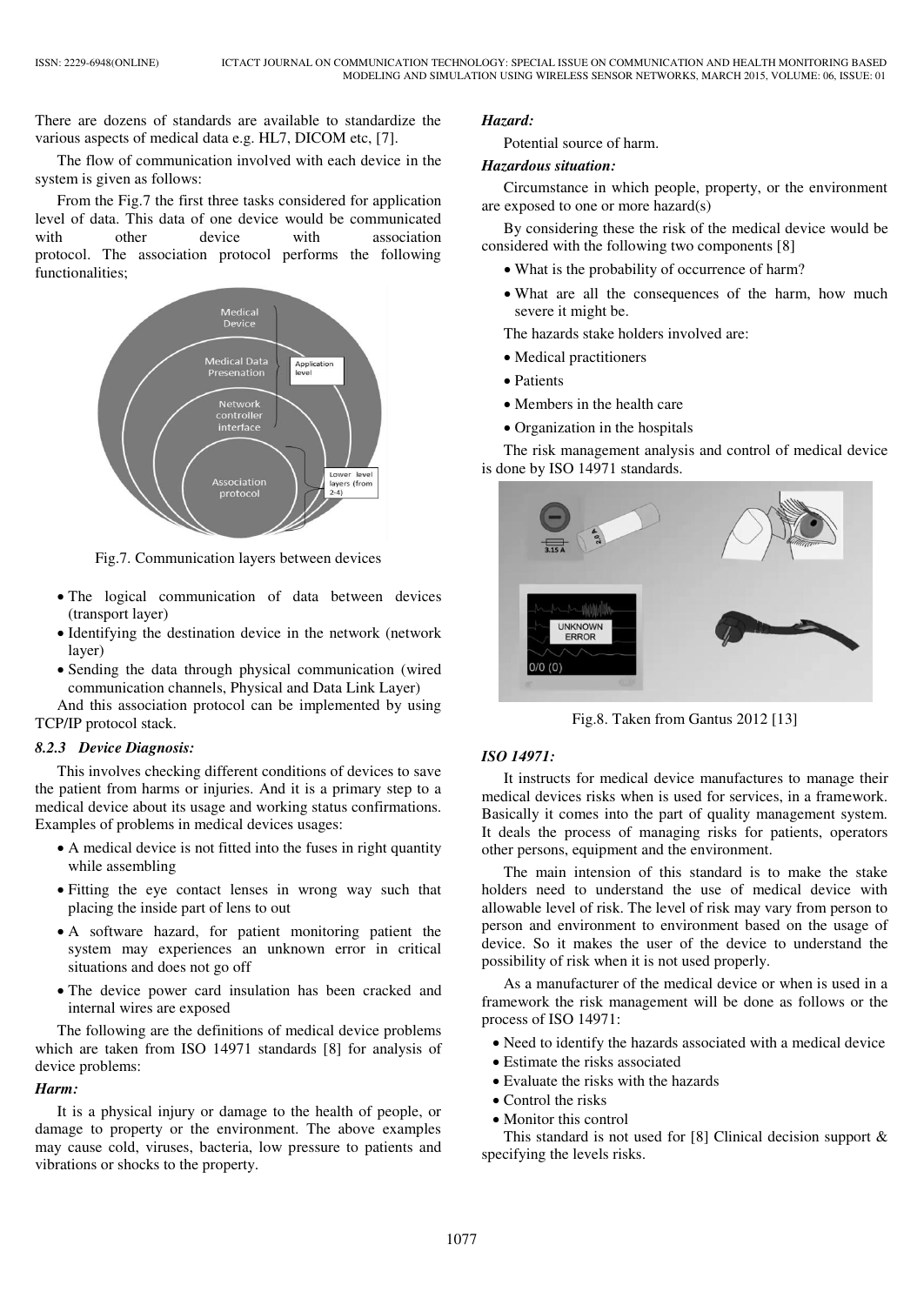#### *Event Handling (Communication Management):*

This task is for handling different events occurred to the ICU equipment like performing safety related events, performance conditions events and fault conditions events. According to ASTM-ICE standard the following principles are considered for event handling;

The integrated network controller environment & ICU interface should not fail due the message communication.

The errors handled by this event handler are:

- Failures of connections, problems with electrical and logical and interfacing equipments
- Failures with respect to the commands
- Failures for sending and receiving the messages
- Risk management factors for patient's safety

#### *Data Logger*

As discussed it basically for logging all input, error, network controller status etc.

#### *Alarm Management*

Two types of alarms are needed in this monitoring system:

- Patient status alarms
- System status alarms

System alarms are generated when there are device problems like mechanical, electrical problems e.g. failure of device, less charge in the device and breakage of connection with in the components etc.

Patient status alarms are triggered when there are different kinds of abnormalities with the patients. These will be divided into different levels to indicate the severity of the condition of it may be like critical, warning and advisory types[10] etc.

# **8.3 LEVEL III (DATA AGGREGATION & COLLECTION)**

It includes collecting all the patient data, errors and alert messages etc., from the interoperable interface. And the collected need be stored in Health Information data storage. The stored data is given to patient management component to convert into patient data records. It can be done by using standard translators like HL7 and DICOM.

## **8.4 LEVEL IV (PATIENT DATA MANAGEMENT)**

#### *8.4.1 Data Sets from Devices:*

The ICU environment includes data of vital results, alerts, treatment summaries, images. Here all this data will be available in different formats, units and sets. All these data sets would be aggregated stored and inter locked in a repository called as Health Information Technology (HIT) systems. To properly communicate this data set to care takers, clinicians the data must be in viewable or readable and understandable. i.e., the data need to be generated in a legible format. The conversion would be done by Health Information Exchange [HIE] approaches and tools. These tools will convert HIT information in desirable EHR formats.

These tools need the following process for generating the required formats.

#### *8.4.2 Vital Parameters for Medical Decision Support:*

It includes the following steps:

- Generating the meaningful format to clinical data
- Avoiding duplicate and electronic noises for the records
- Generate the clinical record system
- Organize the data based on the semantics, structures involved for the data.
- The understandable format of data will be done

### *8.4.3 Intelligent Medical Driven Support:*

From the generated clinical report, required data is extracted. It includes the context of patients.

### **8.5 LEVEL V (SERVICES)**

The important applications of patient monitoring includes personal health care monitoring, risk assessment of patient's health, storage of health data of patients, to take the decisions of patient's based on their health status, continuous surveillance of chronicle diseases, rescue procedures in emergency situations for remotely located patients etc.,

- It also provides the  $24 \times 7$  availability and support to patients, aged people, for care takers and other purposes.
- It even provides maintenance support for generating Electronic health records, Electronic Medical records and patient health records etc.
- Supports the quality management, security  $\&$  privacy for patient's health data.
- It increases the access to care and decreases the health care expenditure costs.
- These applications are particularly important for people who need complex self-care processes such as home hemodialysis, critical care monitoring like ICU's etc.

All these usage includes some of the following services:

- *Clinical decision support*: through the reports of vital parameters like charts helps to the care taker to take decision for his patients.
- *Disease Management*: By the continuous monitoring of patient's data chronic diseases like diabetes, chronic kidney and heart diseases are managed and controlled.
- *Public data record service*: to record patient data for global wise report diseases like TB, AIDS etc.
- *Diet & Fitness services*: to maintain and control one's life styles through continuous monitoring and feedback by the physicians. There the suggested precautions can be taken to maintain their diet and fitness.
- *Hospital records*: to maintain the records for hospitals like EMR, EHR & PHR etc.

# **9. CLINICAL SCENARIOS APPLICABLE FOR DESIGNING THE MODEL**

#### **Example 1:**

A 49 year-old woman underwent abdominal hysterectomy and bilateral salpingo-oopherectomy [7]. Post operation she died